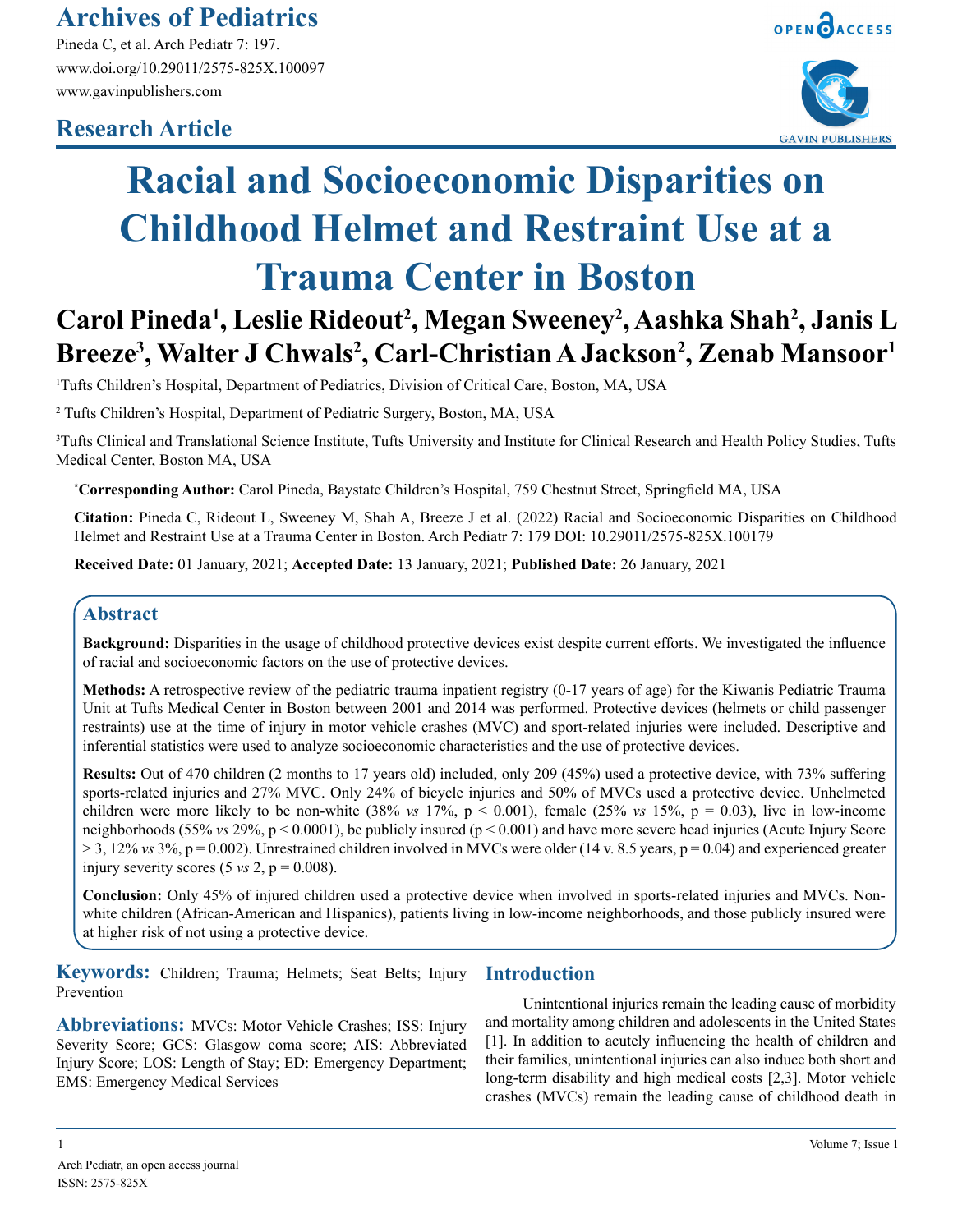the United States, while bicycle-related injuries account for 2.2 million of all pediatric emergency department visits annually [4,5].

Although child restraints (e.g., car seats, seatbelts) and helmets have proven to reduce fatalities and severity of injuries, the use of these continues to be unacceptably low. Pediatric mortality rates from a motor vehicle crashes in the United States are over double the rates of 22 high-income European countries combined [6,7]. The vulnerability of the pediatric population requires attention from policymakers to implement effective interventions that lessen the occurrence of injuries.

One hundred million Americans ride bicycles every year, but only 43% self-reported wearing bicycle helmets regularly [8]. Any cyclist who does not wear a bicycle helmet is at increased risk of head injury and worse outcomes [7]. Twenty-one states including Massachusetts have enacted bicycle helmet legislation that require children to wear a helmet while operating a bike [9]. Despite the shift in supportive policy, rates of helmet utilization amongst children throughout the country range from 11% to 42% [9-12].

Prior research has shown a link between demographic characteristics and the use of protective devices, demonstrating higher pediatric mortality rates resulting from unrestrained and un-helmeted deaths among marginalized populations [13-19]. To promote the development of culturally-competent injury prevention programs*,* we sought to determine the pattern of protective device use amongst pediatric patients throughout the greater Boston area. The objective of this exploratory study was to determine whether helmet and child restraint use is associated with ethnicity and socioeconomic status among injured pediatric patients to develop targeted community-specific injury prevention programs.

#### **Materials and Methods**

We performed a retrospective review of our pediatric trauma database, which included patients less than 17 years old admitted between January 1, 2001 and December 31, 2014 to the Kiwanis Pediatric Trauma Unit at Tufts Medical Center in Boston, a Level 1 pediatric trauma unit. This study was approved by the Tufts Institutional Review Board. Children were classified on whether a protective device (helmet or child restraint) was used and mechanism of injury – motor vehicle crash (if injured as a

passenger during an MVC) or sports-related injury while playing a sport (if they were hit by a car or fell while cycling, skating, riding a scooter or skateboard). Other injury mechanisms that did not require the use of protective devices were excluded. Injury data (including protective device status) was collected and recorded by the emergency department (ED) personnel upon arrival. Incomplete data within the Pediatric Trauma Registry "Collector" Program (Digital Innovations, Forest Hill, MD) was verified through the electronic health records to abstract primary study characteristics and outcomes.

The appropriateness of protective device use was verified according to age and Massachusetts legislation at the time of the patient's injury since these changed during the study period. Data collected included socioeconomic status, severity (using the injury severity score (ISS), the Glasgow coma score (GCS), the Abbreviated Injury Score (AIS) and outcome characteristics such as hospital length of stay (LOS), emergency department (ED) and discharge disposition, and mortality (death prior to hospital discharge). Age was classified according to the American Academy of Pediatrics whereby groups were characterized by infants and toddlers ( < 3 years), preschoolers (3 - 5 years), grade-schoolers (  $> 5 - 12$  years) and teenagers ( $> 12 - 17$  years).

Socioeconomic status was based on: US census median household income, insurance status and race/ethnicity. Patients' residential zip codes were referenced to group children according to their median neighborhood income level per the 2010 US Census Bureau classification (low-income: < \$31,999, middle-income:  $$32,000 - $70,000$  and high-income:  $> $70,001$ ). Insurance status was classified as publicly insured (Medicaid or none), private or unknown. Chi-square and Wilcoxon Rank Sum Tests were used to describe differences in socioeconomic, injury and outcome data based on the use of protective devices. Data analysis was performed using SAS v9.4 (SAS Institute, Cary, NC) with twosided t-tests and the significance level was established at p alpha  $< 0.05$ .

#### **Results**

Of the 1987 total pediatric patients (age, 2 months to 17 years) admitted to the pediatric trauma unit between 2001 to 2014, 1517 were excluded due to other mechanisms of injury (Figure 1).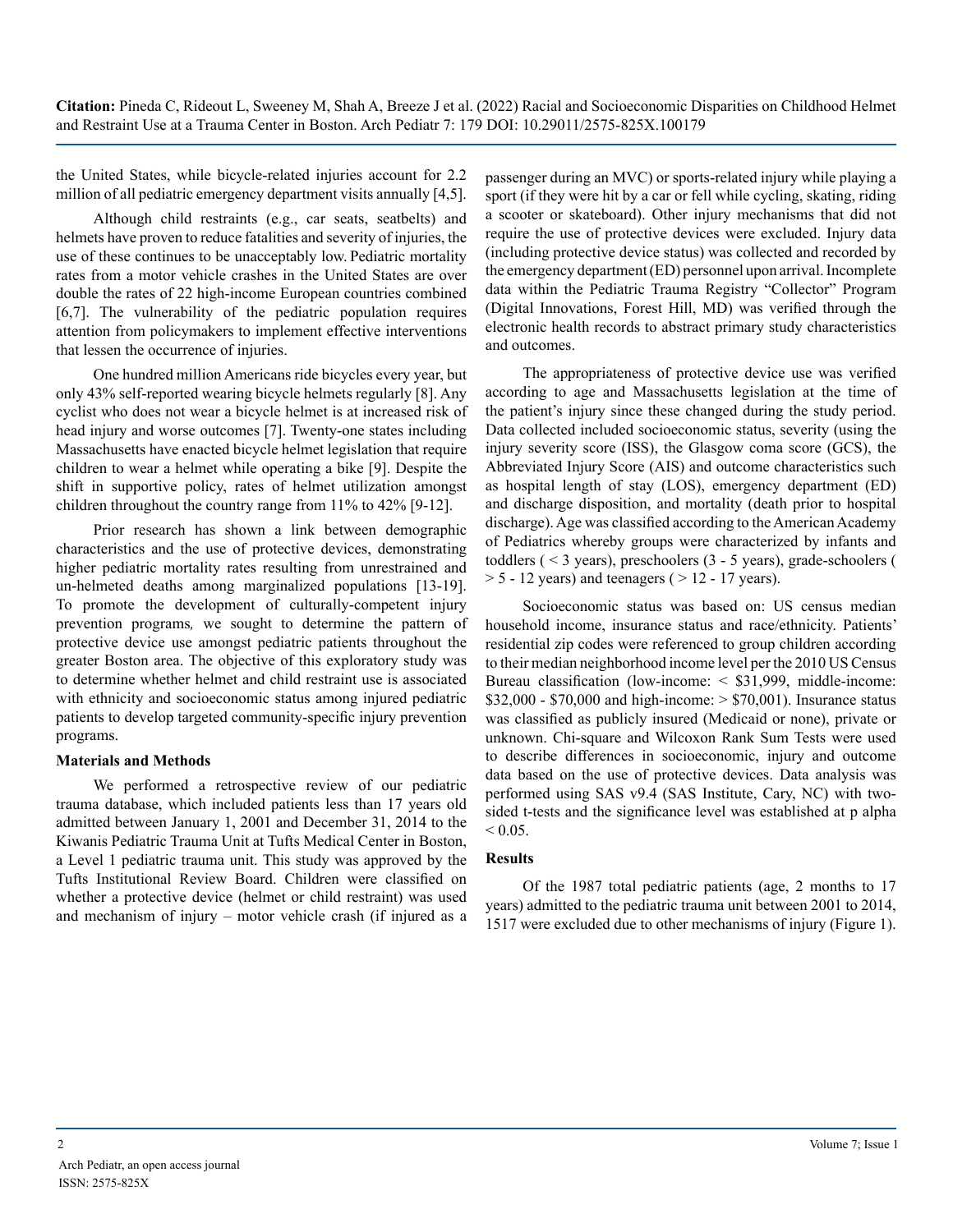

#### Figure 1: Determination of Study Cohort.

Of the remaining 470 patients that met study criteria, 129 (27%) sustained injuries from MVCs and 341 (73%) were from sports. The median age at the time of patients' hospital admissions was 12 years, and the majority were male (73%). Only 210 (45%) children included in this analysis used a protective device (helmet or child restraint). Children that used a protective device were more likely to be male (77% *vs* 69%, p = 0.04) and white (78% *vs* 61%, p = < 0.0001). Hispanic children were less likely to use a protective device when compared to others (21% *vs* 9%,  $p = 0.001$ ). The majority of children were elementary school-aged ( $> 5$  to 12 years, 45%) or teenagers  $($  > 12 to 17 years, 43%) but no significant age difference was seen with the use of helmets or restraints. Unprotected children were more likely to be publicly insured  $(50\% \text{ vs } 30\%), p = 0.0001$ , to live in low-income neighborhoods  $(51\% \text{ vs } 31\%), p < 0.0001$ , to have a higher proportion of head/neck injuries (AIS > 1: 35% *vs* 23%, p = 0.004) as well as more severe head injuries (AIS > 3: 12% *vs* 5%, p  $= 0.008$ ). Most children were discharged home (94%), while 20 (5%) individuals were transferred to an inpatient rehabilitation center. Our cohort in-hospital mortality was 1% which included one unrestrained passenger during an MVC and 3 from sports-related injuries. Differences in other severity of injury scores or trauma-related outcomes did not achieve statistical significance (Table 1).

| <b>Variable</b>     | <b>Protective device used</b> | Protective device not used | P - value       |  |
|---------------------|-------------------------------|----------------------------|-----------------|--|
|                     | $N = 210$                     | $n = 260$                  |                 |  |
| Age, median $(IQR)$ | 12(8, 14)                     | 12(9, 14)                  | $0.6^{\dagger}$ |  |
| Race/Ethnicity      |                               |                            |                 |  |
| White               | 163(77.6)                     | 159(61.2)                  |                 |  |
| African-American    | 15(7.1)                       | 28(10.8)                   | 0.001           |  |
| Hispanic            | 18(8.6)                       | 55(21.1)                   |                 |  |
| Asian               | 12(5.7)                       | 14(5.4)                    |                 |  |
| Other               | 2(1.0)                        | 4(1.5)                     |                 |  |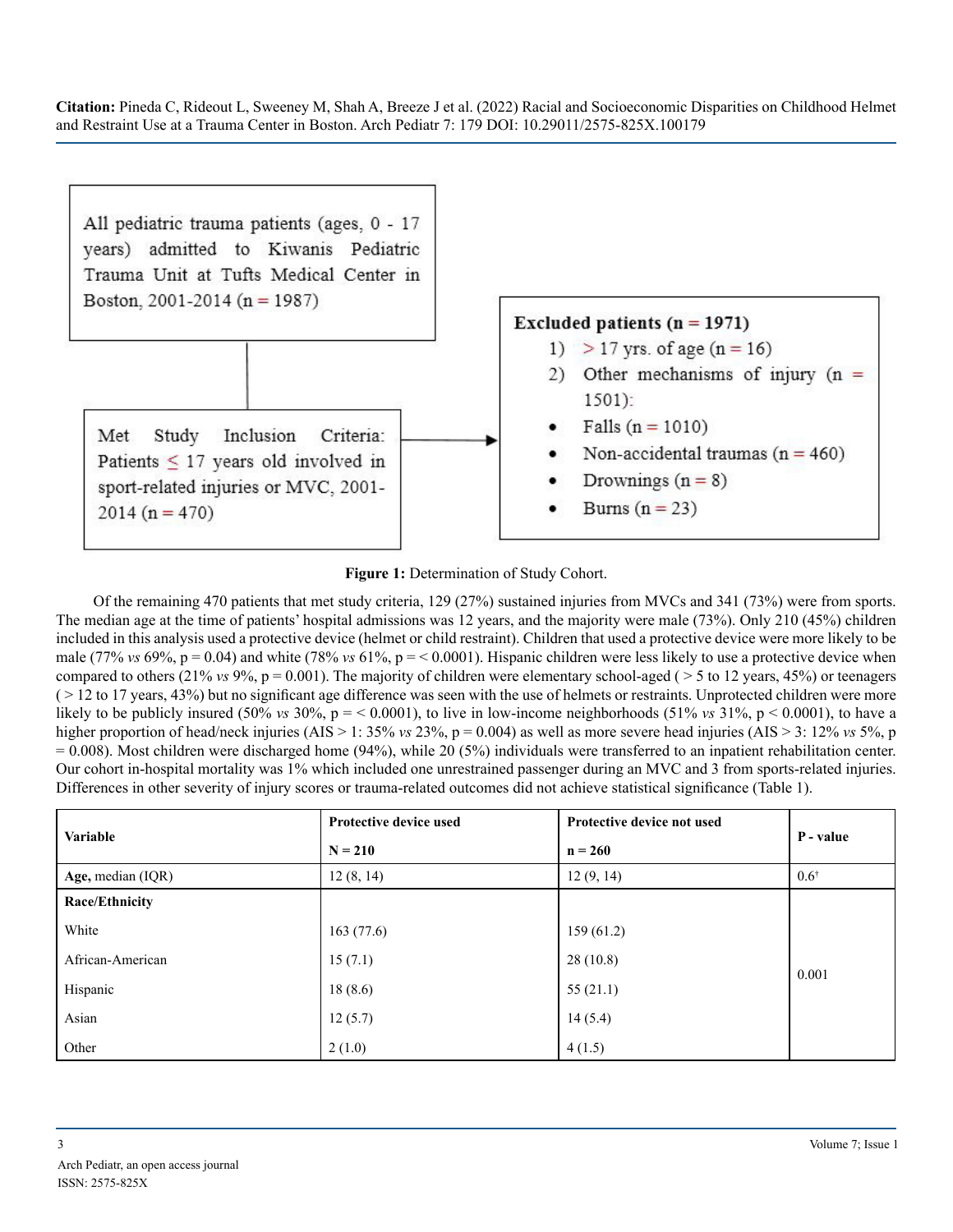|                                          | Protective device used | Protective device not used |                   |
|------------------------------------------|------------------------|----------------------------|-------------------|
| Variable                                 | $N = 210$              | $n = 260$                  | P - value         |
| White vs Non-White                       |                        |                            |                   |
| White                                    | 163 (77.6)             | 159(61.2)                  |                   |
| Non-white                                | 47(22.4)               | 101(38.8)                  | ${}< 0.0001$      |
| Gender                                   |                        |                            |                   |
| Male                                     | 162(77.1)              | 179 (68.8)                 | 0.040             |
| Female                                   | 48 (22.8)              | 81 (31.2)                  |                   |
| <b>Age Classification</b>                |                        |                            |                   |
| Infants / toddlers $(< 3 \text{ years})$ | 6(2.8)                 | 13(5.0)                    |                   |
| Pre-school ( $\geq$ 3 - $\leq$ 5 years)  | 21(10.0)               | 16(6.2)                    | 0.300             |
| Grade-school ( $> 5 - \le 12$ years)     | 94 (44.8)              | 117(45.0)                  |                   |
| Teens $($ > 12 - 17 years)               | 89 (42.4)              | 114(43.8)                  |                   |
| <b>Income Group</b>                      |                        |                            |                   |
| Low                                      | 65 (31.0)              | 133(51.2)                  |                   |
| Middle                                   | 69(32.8)               | 78 (30.0)                  | ${}< 0.0001$      |
| High                                     | 76 (36.2)              | 49 (18.8)                  |                   |
| <b>Insurance Status</b>                  |                        |                            |                   |
| Public                                   | 62(29.5)               | 130(50.0)                  |                   |
| Private                                  | 147(70.0)              | 127(48.8)                  | ${}< 0.0001*$     |
| Unknown                                  | 1(0.5)                 | 3(1.2)                     |                   |
| <b>Injury Severity Score</b>             | $n = 191$              | $n = 245$                  |                   |
| Median (IQR)                             | 4(1, 9)                | 4(4, 9)                    | $0.100^{\dagger}$ |
| <b>AIS Severity Classification</b>       |                        |                            |                   |
| AIS Head/Neck (region $1$ ) > 1          | 48 (22.9)              | 91 (35.0)                  | 0.004             |
|                                          | 11(5.2)                | 32(12.3)                   |                   |
| AIS Head (region $1$ ) > 3               |                        |                            | 0.008             |
| <b>Length of Stay</b>                    |                        |                            |                   |
| Median # of days (min-max)               | $1(1 - 32)$            | $1(1 - 37)$                | $0.400^{\dagger}$ |
| <b>IQR</b>                               | 1, 3                   | 1, 3                       |                   |
| <b>ED Disposition</b>                    |                        |                            |                   |
| PICU                                     | 92 (43.8)              | 145(51.5)                  | 0.100             |
| Floor                                    | 118 (56.2)             | 126(48.5)                  |                   |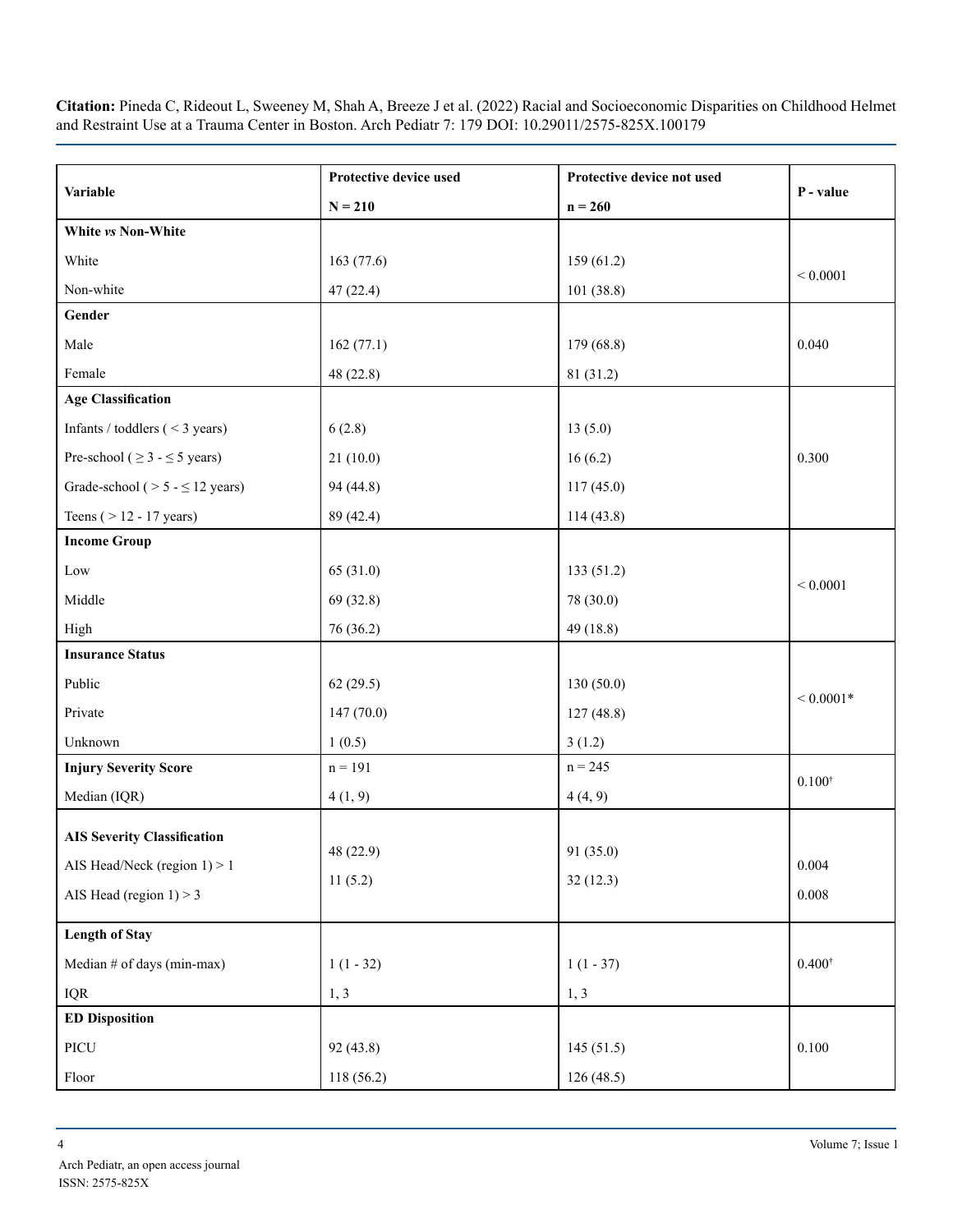| <b>Variable</b>              | <b>Protective device used</b> | Protective device not used | P - value |  |
|------------------------------|-------------------------------|----------------------------|-----------|--|
|                              | $N = 210$                     | $n = 260$                  |           |  |
| <b>Discharge Disposition</b> |                               |                            |           |  |
| Home                         | 201(95.7)                     | 245 (94.2)                 | 0.700     |  |
|                              | 7(3.3)                        | 13(5.0)                    |           |  |
| Inpatient rehabilitation     | 2(1.0)                        | 2(0.8)                     |           |  |
| Death                        |                               |                            |           |  |

Table 1: Demographics Characteristics and Use of Protective Devices (n = 470); IQR: interquartile range; <sup>†</sup>Wilcoxon signed-rank test for continuous variables; \* Fisher's exact test

#### **Sports-Related Injuries and Helmets**

Of the total 470 patients, 341 (73%) suffered sports-related injuries. Only 146 (43%) of these children were helmeted at the time of injury. The median age for this subgroup was 12 years and the use of helmets did not differ by age ( $p = 0.09$ ). Unhelmeted children were more likely to be non-white (38% *vs* 17%, p < 0.0001), female (25% *vs* 15%, p = 0.03), live in low-income neighborhoods (55% *vs* 29%, p < 0.0001) or publicly insured (51% *vs* 23%, p = 0.0001). African-American children were less likely to wear a helmet in sport-related injuries when compared to other groups  $(10\% \text{ vs } 4\%, \text{ p} = 0.03)$  (Table 2).

| <b>Variable</b>                                 | <b>Helmets Used</b> | <b>No Helmets Used</b> | P - value         |
|-------------------------------------------------|---------------------|------------------------|-------------------|
|                                                 | $n = 146$           | $n = 195$              |                   |
| Age, median (IQR)                               | 12(10, 14)          | 12(9, 14)              | $0.090^{\dagger}$ |
| Gender                                          |                     |                        |                   |
| Male                                            | 124(85.0)           | 147(75.3)              |                   |
| Female                                          | 22(15.0)            | 48(24.6)               | 0.030             |
| White vs Non-White                              |                     |                        |                   |
| White                                           | 121(82.8)           | 120(61.5)              | ${}< 0.0001$      |
| Non-white                                       | 25(17.1)            | 75 (38.5)              |                   |
| <b>African-American vs Other Race/Ethnicity</b> |                     |                        |                   |
| African American                                | 6(4.1)              | 20(10.3)               | 0.030             |
| Non-African American                            | 140 (95.9)          | 175 (89.7)             |                   |
| <b>Income Group</b>                             |                     |                        |                   |
| Low                                             | 42(28.8)            | 108(55.4)              | ${}< 0.0001$      |
| Middle                                          | 42(28.8)            | 56(28.7)               |                   |
| High                                            | 62(42.4)            | 31(15.9)               |                   |
| <b>Insurance Status</b>                         |                     |                        |                   |
| Public                                          | 33(23.0)            | 99 (50.8)              |                   |
| Private                                         | 113(77.0)           | 93 (47.7)              | ${}< 0.0001*$     |
| Unknown                                         | 0(0)                | 3(1.5)                 |                   |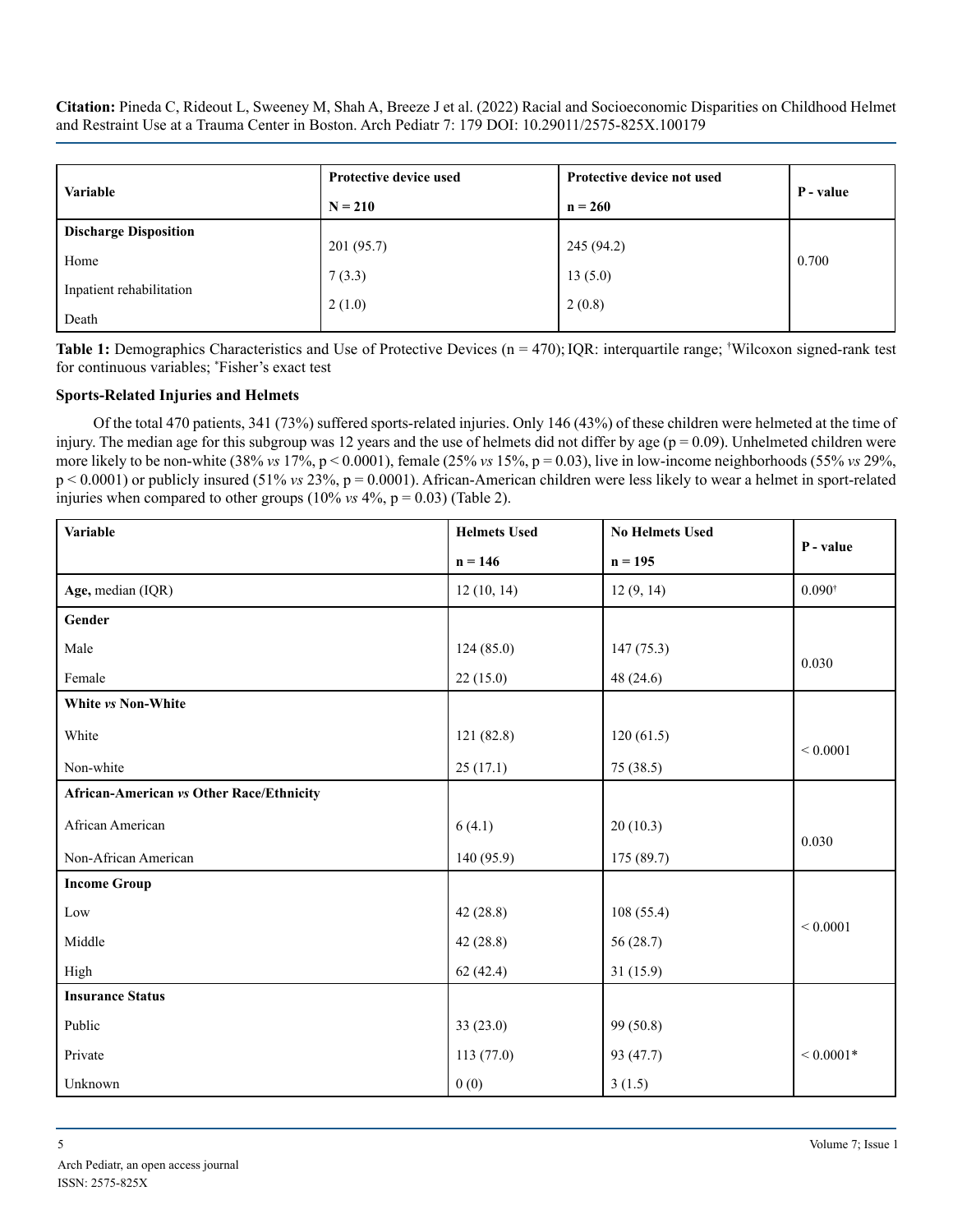| <b>Glasgow Coma Score</b>                   |             |             |                   |
|---------------------------------------------|-------------|-------------|-------------------|
| Severe $\leq 8$                             | 6(4.2)      | 8(4.2)      |                   |
| Moderate 9 - 12                             | 0(0)        | 2(1.0)      | $0.700*$          |
| Mild 13 - 15                                | 138 (95.8)  | 183 (94.8)  |                   |
| <b>Acute Injury Severity Classification</b> |             |             |                   |
| AIS Head/Neck (region $1$ ) > 1             | 35(24.0)    | 72 (36.9)   | 0.010             |
| AIS Head (region $1$ ) > 3                  | 4(2.7)      | 24(12.3)    | 0.002             |
| <b>Injury Severity Score</b>                | $n = 134$   | $n = 195$   |                   |
| Median (IQR)                                | 4(9, 29)    | 4(9, 26)    | $0.900^{\dagger}$ |
| <b>Length of Stay</b>                       |             |             |                   |
| Median (days), (min-max)                    | $1(1 - 18)$ | $1(1 - 34)$ | $0.600*$          |
| <b>IQR</b>                                  | 1, 2        | 1, 2        |                   |
| <b>Emergency Department Disposition</b>     |             |             |                   |
| Pediatric Intensive Care Unit               | 58 (42.8)   | 95 (48.7)   | 0.090             |
| Floor                                       | 88 (60.3)   | 100(53.2)   |                   |
| <b>Discharge Disposition</b>                |             |             |                   |
| Home                                        | 143 (98)    | 190 (97.4)  |                   |
| Inpatient rehabilitation                    | 2(1.4)      | 3(1.5)      | $0.900*$          |
| Death                                       | 1(0.7)      | 2(1.0)      |                   |

**Table 2:** Helmet use and outcomes of sports-related injuries (n = 341); \*Denominators adjusted due to missing data

† Wilcoxon signed-rank test for continuous variables; \* Fisher's exact test.

Of the 341 sports-related injuries, 177 (52%) were bicycle-related (bicycle *vs* MVC collisions, bicycle falls), 46 (13%) were football injuries, 41 (12%) were skateboard and scooter falls and 77 (23%) were classified as other sports-related injuries (hockey, equestrian, baseball, ski/snowboarding, lacrosse and rollerblading/ice skating). Amongst the 177 bicycle-related injuries, 127 were due to bicycle falls (72%) and 50 (28%) were bicycle-MVC collisions. Only 42 (24%) were wearing a helmet at the time of their bicyclerelated injury. Children with skateboarding and scooter injuries were more likely to be unhelmeted (78%  $v_s$  54% in all other sports,  $p =$ 0.004). Helmet use was much higher amongst football-related injuries (91% *vs* 35%, p < 0.0001) when compared to other sports (Table 3).

| <b>Variable</b>                     | <b>Helmets</b> used | <b>Helmets not used</b> | P - value |
|-------------------------------------|---------------------|-------------------------|-----------|
|                                     | $n = 146$           | $n = 195$               |           |
| Bicycle-related Injuries $(n=177)$  | 42(23.7)            | 135(76.3)               |           |
| Bicycle falls $n = 127$             | 34(26.8)            | 93 (73.2)               | 0.100     |
| Bicycle vs. MVC collisions $n = 50$ | 8(16.0)             | 42(84.0)                |           |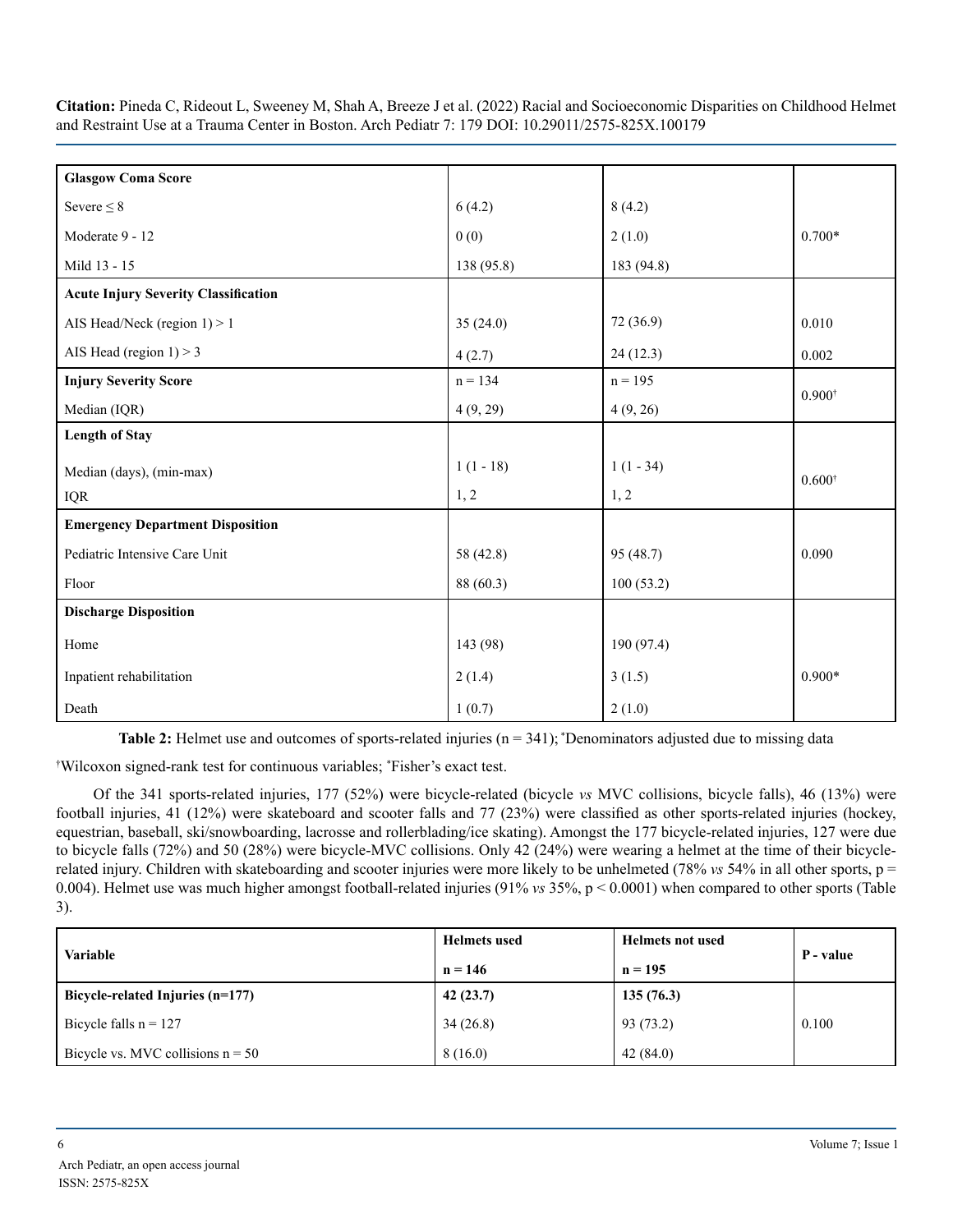| Football vs All other sports                 |           |            |              |
|----------------------------------------------|-----------|------------|--------------|
| Football collisions $n = 46$                 | 42(91.3)  | 4(8.7)     |              |
| All other sports $n = 295$                   | 104(35.2) | 191 (64.8) | ${}< 0.0001$ |
| Skateboard/Scooter falls vs All other sports |           |            |              |
| Skateboard/Scooter Injuries $n = 41$         | 9(22.0)   | 32(78.0)   |              |
| All other sports $n = 300$                   | 137(45.7) | 163(54.3)  | 0.004        |

**Table 3:** Types of sports-related injuries (n = 341).

There was a larger proportion of head/neck injuries and severe head injuries in the unhelmeted vs helmeted group (AIS > 1: 37%  $$ score (ISS) in relation to helmet use (Table 2). Three sports-related injury deaths resulted from a bicycle fall, a bicycle vs MVC collision and a skateboard/scooter fall.

#### **MVCs and Child Passenger Restraints**

Of the total 470 patients, 129 (28%) were involved in MVCs, only 64 (50%) used a child restraint out of which 47 (74%) were ageappropriate. The median age for the MVC-related injury subgroup was 10 years old. Fourteen (11%) children had moderate or severe traumatic brain injury by GCS ≤ 12. Unrestrained children were found to be older (median, 14 *vs* 8.5 years, p = 0.04) and had higher ISS (median,  $5 \text{ vs } 2$ ,  $p = 0.008$ ). The use of child restraints did not differ in this subgroup when comparing other severity of injury scores, socioeconomic or outcome data (Table 4).

| Variable                                                           | <b>Child restrained</b> | Child not restrained $n = 65$ | P - value |  |
|--------------------------------------------------------------------|-------------------------|-------------------------------|-----------|--|
|                                                                    | $n = 64$                |                               |           |  |
| Age, median (IQR)                                                  | 8.5(5, 15)              | 14(5, 16)                     | $0.040*$  |  |
| ${\bf G}$<br>d<br>$\mathbf{e}$<br>$\mathbf{e}$<br>$\mathbf n$<br>r |                         |                               |           |  |
| Male                                                               | 38 (59.3)               | 32(49.2)                      | 0.200     |  |
| Female                                                             | 26(41)                  | 33(50.8)                      |           |  |
| White vs Non-White                                                 |                         |                               |           |  |
| White                                                              | 42(65.6)                | 39(60)                        | 0.500     |  |
| Non-white                                                          | 22(34.4)                | 26(40)                        |           |  |
| <b>Income Group</b>                                                |                         |                               |           |  |
| Low                                                                | 23(36)                  | 25 (38.4)                     |           |  |
| Middle                                                             | 27(42)                  | 22(33.8)                      | 0.600     |  |
| High                                                               | 14(22)                  | 18(27.8)                      |           |  |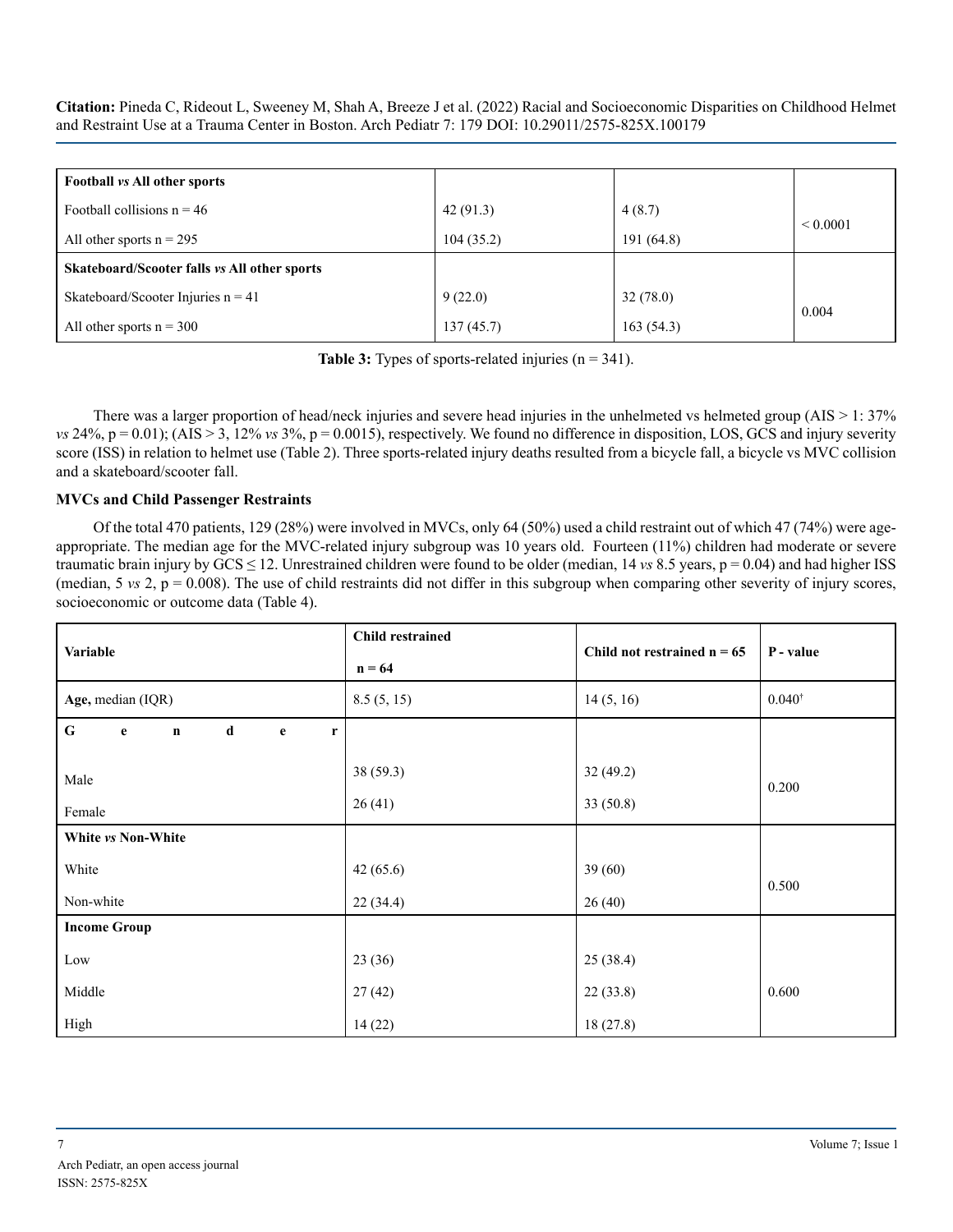| <b>Insurance Status</b>                 |             |             |                 |
|-----------------------------------------|-------------|-------------|-----------------|
|                                         |             |             |                 |
| Public                                  | 29(45.3)    | 31(47.7)    |                 |
| Private                                 | 34(53.1)    | 34(52.3)    | $0.900*$        |
| Unknown                                 | 1(1.6)      | 0(0)        |                 |
| <b>Glasgow Coma Score</b>               |             |             |                 |
| Severe $\leq 8$                         | 5(7.8)      | 8(12.3)     |                 |
| Moderate 9 - 12                         | 0(0)        | 1(1.5)      | $0.500*$        |
| Mild 13 - 15                            | 59 (92.2)   | 56 (86.2)   |                 |
| <b>AIS Severity Classification</b>      |             |             |                 |
| Head/Neck (region $1$ ) > 1             | 13(20.3)    | 19 (29.2)   | 0.200           |
| Head/Neck (region $1$ ) > 3             | 7(10.9)     | 8(12.3)     | 0.800           |
| Face (region $2$ ) > 1                  | 2(1.6)      | 3(4.6)      | $> 0.990*$      |
| Chest (region $3$ ) > 1                 | 5(7.8)      | 6(9.2)      | 0.800           |
| Abdomen/Pelvis (region $4$ ) > 1        | 8(12.5)     | 8(12.3)     | 0.970           |
| Extremities (region $5$ ) > 1           | 10(15.6)    | 18(27.7)    | 0.100           |
| <b>Injury Severity Score</b>            | $n = 57$    | $n = 58$    |                 |
| Median, (IQR)                           | 2(1, 8)     | 5(2, 10)    | $0.008^\dagger$ |
| <b>Length of Stay</b>                   |             |             |                 |
| Median (days), (min-max)                | $1(1 - 34)$ | $2(1 - 38)$ | 0.400           |
| <b>IQR</b>                              | 1, 4        | 1, 4        |                 |
| <b>Emergency Department Disposition</b> |             |             |                 |
| Pediatric Intensive Care Unit           | 34(53.1)    | 39(60.0)    | 0.400           |
| Floor                                   | 30(46.9)    | 26(40.0)    |                 |
| <b>Discharge Disposition</b>            |             |             |                 |
| Home                                    | 58 (90.6)   | 55 (84.6)   |                 |
| Inpatient rehabilitation                | 5(7.8)      | 10(15.4)    | $0.300*$        |
| Death                                   | 1(1.6)      | 0(0)        |                 |

Table 4: Child Passenger Restraint Use and Outcomes in Motor Vehicle Collisions (n = 129); \*Denominators adjusted due to missing data; † Wilcoxon signed-rank test for continuous variables; \* Fisher's exact test for categorical variables.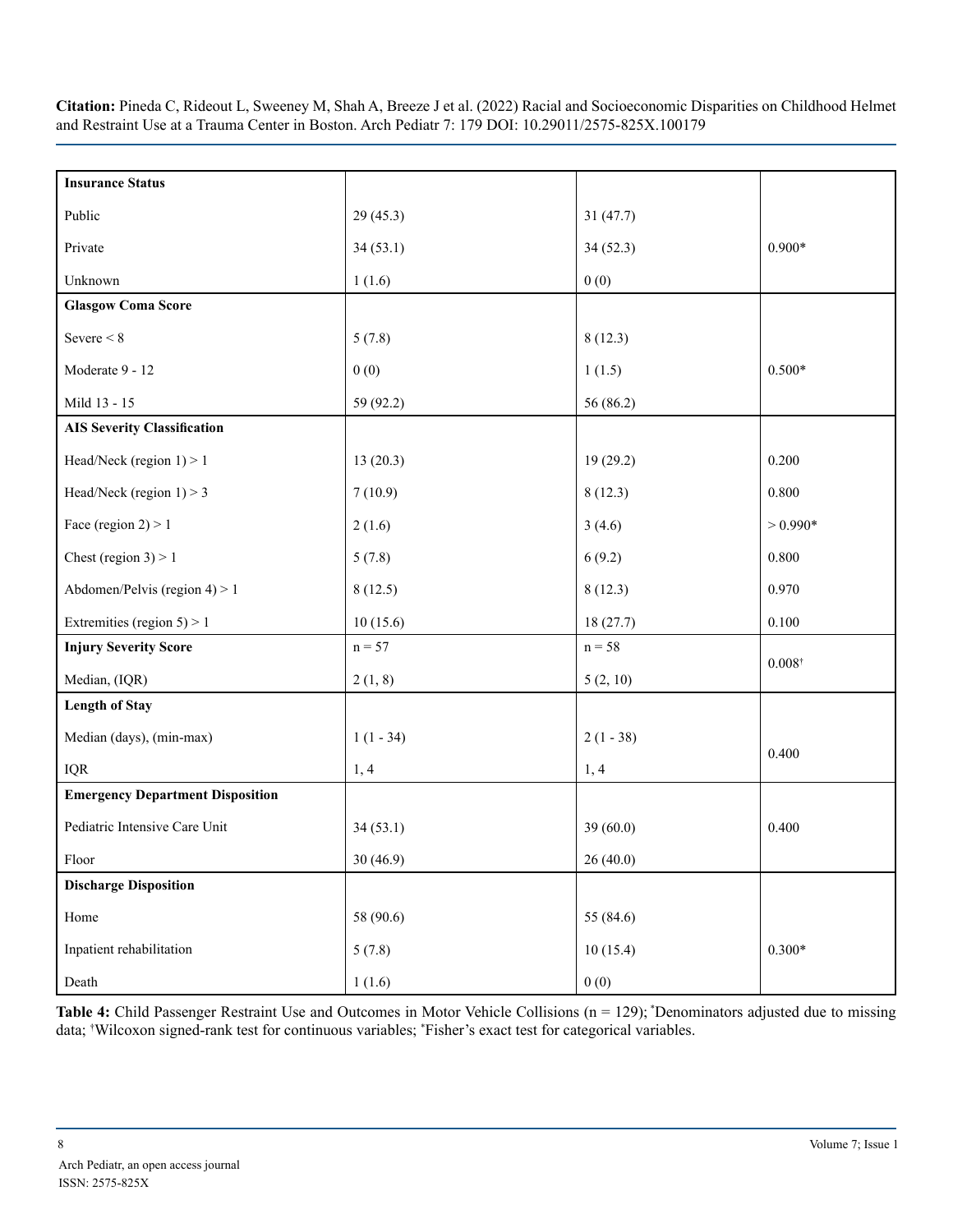#### **Discussion**

Although the use of child passenger restraints and helmets has been shown to decrease disability and childhood death, it is not a consistently widespread practice. Attitudes toward and habitual usage of safety devices has previously been associated with socioeconomic disparities [13,17,18,20]. Since Massachusetts had already approved both child safety laws when this study took place, we sought to describe socioeconomic differences in relation to protective device use in a city with supportive state policies. In this single center study, we found that a significant proportion of children (45%), did not use a protective device at the time of injury. Only 24% of bicycle injuries and 50% of MVCs used a helmet or passenger restraint respectively. Non-white children (African-American and Hispanics), patients living in low-income neighborhoods, and those publicly insured were at higher risk of not using a protective device [18,19,21]. Results of this study suggest the need for improved strategies and targeted campaigns to mitigate disparities in minority and socially disadvantaged populations [22]. To our knowledge, this is the first pediatric trauma study in the Boston area focusing on socioeconomic disparities in the use of protective devices and health-related outcomes.

Despite the effectiveness of helmets in decreasing head injuries by 85%, as well as reducing severity of traumatic brain injury which our data supported, our helmet compliance rate was only 43% in sport-related injuries and 24% in bicycle injuries which is consistent with other United States studies that describe alarmingly low helmet use rates in children [6,9]. Our data is comparable to the National SAFE KIDS Campaign study in which only 41% of children 5-14 years old were observed to be wearing helmets when engaged in wheeled sports (bicycle, skateboard, scooter or skate). Helmet usage in the forgoing wheeled sports has been mandatory in Massachusetts for children younger than 16 since 2004 [10,23-25]. A Boston Bicycle report from 2013, showed that cyclists wore helmets in less than 50% of emergency medical services (EMS) incident cases, markedly lower than the citywide helmet usage rate of 72% suggesting that cyclists that use helmets are less likely to need EMS attention which is consistent with our data [26]. Likewise, skateboard/scooterrelated injuries were predominantly unhelmeted, akin to national injury data that showed that while bicycle-related ED injury visits decreased by 28% between 2005 and 2015, scooter injuries rose by 40% and that these children are less likely to routinely wear a helmet [22,27]. Therefore the use of helmets needs to be promoted and reinforced amongst all wheeled sports, not only among bicycle users. Football-related injuries were predominantly helmeted (91%) but not unanimous. Unhelmeted football injuries exclusively occurred under a recreational setting (i.e. impromptu pick-up games) demonstrating that sports played in an organized environment where helmet use is mandatory and reinforced (by either the school or a sports club), leads to a high usage compliance

as opposed to when children operate independently without strong adult supervision [28].

In the MVC subgroup, unrestrained children were older, only half used a child restraint and roughly a quarter of these were inappropriately restrained, showing that further education and awareness, particularly among teenagers, is needed. As expected, children that were unrestrained had higher injury severity scores and were older, results that likely reflect how as children gain independence, parental supervision/involvement declines [29-31]. We found no association between socioeconomic status and the use of child restraints. This finding could be explained by a disparity neutral primary child seat safety law that enables law enforcement to stop a vehicle exclusively based on child seat violations along with stricter enforcement of that law and accompanying public safety initiatives. On the contrary, Massachusetts law specifically excludes penalties for violations of the helmet law which may negatively influence the use of helmets in populations that are already at risk of not using one and subsequently increasing socioeconomic gaps.

White males had an overall higher protective device use compliance rate, a result likely driven by their higher participation in organized sports, where the use of helmets is highly enforced. We found that unhelmeted children were more likely to be nonwhite (specifically African-American), to live in lower income neighborhoods and/or to be publicly insured which is consistent with prior studies that correlate lower helmet use among Hispanics, African-Americans, Asians and low income status children [18]. Likewise, several national reports indicate African-American and Hispanic children have the highest MVC occupant death rates compared to Whites, as well as higher proportions of unrestrained death [32]. Our low protective device usage, was likely driven by a large percentage of patients (approximately 40%) belonging to these same minority groups which have had a lower helmet and seatbelt usage rate. Legislative action increases the use of childhood protective devices however, there are many other complex factors that may contribute to unacceptably low compliance and that are influenced by the socioeconomic and racial/ethnic background of each child such as family dynamics, lack of education, misinformed perceptions concerning supervision and parental modeling behavior [21,22,33-36]. Therefore, public education about injury prevention is imperative and demonstrably effective in increasing protective device use, decreasing injury and mortality, as well as eliminating disparity gaps [5,33,34]. Our findings support creating targeted injury prevention programs focused on these low income and minority groups, with special emphasis on reinforcement of protective device use and the importance of parental supervision.

The present study is subject to several limitations. First, its retrospective single-centered nature and small sample size challenged our ability to analyze different mechanisms of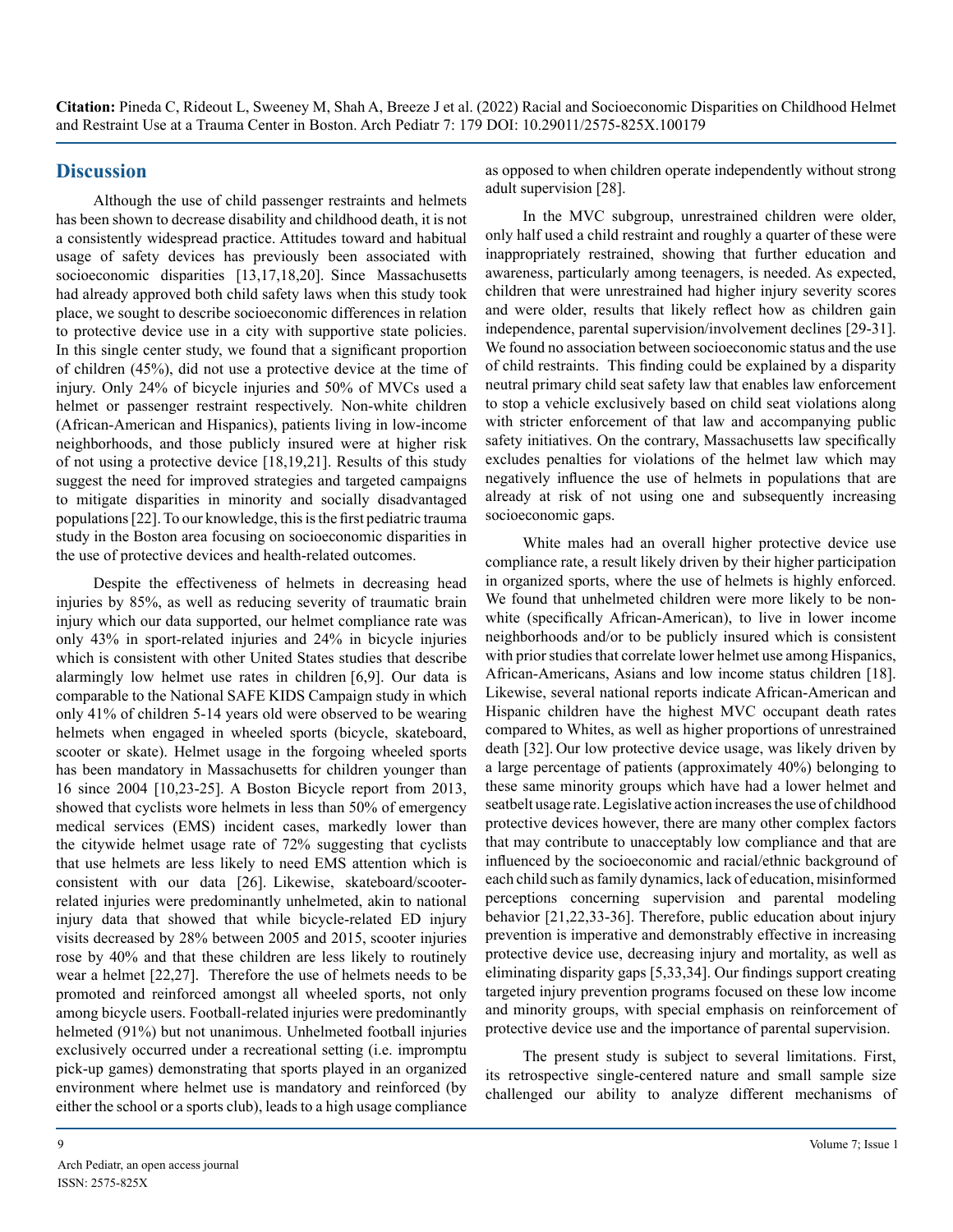injury with heterogenous protective device type (helmets and child restraints) while controlling for socioeconomic status. A multicenter study in the greater Boston area is needed, in order to expand our preliminary findings and perform conclusive statistical modeling. Second, our data is now 6 years old and therefore local interventions which we are unaware of, may have occurred to diminish these disparities. Including organized sports, likely overestimated our true prevalence of helmet use since helmets are heavily enforced in these sports. Lastly, this study only includes data from hospitalized patients, likely skewing the true incidence of protective device usage which is presumed to be lower in injured children requiring in-hospital admission compared to those that were discharged home from the ED, those that did not require transfer to a level 1 trauma center, or those that were only seen in an outpatient setting.

As a result of our findings, two initiatives are underway at our center in the general pediatric clinic including a pilot study where parents are given a 5-min face-to-face presentation about protective device use (including educational brochures) in parallel with a survey to obtain each participants' family socioeconomic status, level of knowledge, and safety practices to be used for future studies. These surveys and brochures will be available in Spanish, Portuguese and Cantonese, in line with the demographics of our neighborhood and hospital population. Telephone interpreters are available to help with the face-to-face education. We are also developing short audio and video public service announcements promoting helmet and child restraint use in the aforementioned languages to be played on radio and television stations popular with our target population. Additionally, the Kiwanis Pediatric Trauma Program distributes free helmets and car seats for financially stressed families across Massachusetts, which have reportedly increased the use of these devices [37].

#### **Conclusion**

Children that required hospital admission in a major American city were predominantly unhelmeted and unbuckled at the time of injury. Non-white children (African-American and Hispanics), patients living in low-income neighborhoods, and those publicly insured were at higher risk of not using a protective device. Our findings emphasize the need for close adult supervision in the use of protective devices and increasing awareness of these inequalities in order to implement injury prevention programs that are targeted towards low income and minority groups.

## **Conflict of Interest**

The authors have no financial relationships relevant to this article to disclose. The Kiwanis Pediatric Trauma Institute and the Tufts Clinical and Translational Science Institute, NIH CTSA grant: UL1TR001064 supported this study.

**Funding Source:** The Kiwanis Pediatric Trauma Institute and the Tufts Clinical and Translational Science Institute, NIH CTSA grant: UL1TR001064 supported this study.

## **Acknowledgments**

The authors would like to acknowledge Mkaya Mwamburi, MD for his guidance in study design and public health focus. We also thank Michael C MacDonald for his editorial review. We acknowledge the Kiwanis Pediatric Trauma Institute and Tufts Clinical and Translational Science Institute (NIH CTSA grant: UL1TR001064) for supporting this study.

## **References**

- 1. [10 Leading Causes of Death by Age Group, United States \(2015\)](https://www.cdc.gov/injury/wisqars/pdf/leading_causes_of_death_by_age_group_2015-a.pdf)  [Centers for Disease Control and Prevention, using WISQARS.](https://www.cdc.gov/injury/wisqars/pdf/leading_causes_of_death_by_age_group_2015-a.pdf) [Accessed September 24, 2019.](https://www.cdc.gov/injury/wisqars/pdf/leading_causes_of_death_by_age_group_2015-a.pdf)
- 2. [Murray CJ, Lopez AD \(1997\) Global mortality, disability, and the](https://pubmed.ncbi.nlm.nih.gov/9164317/)  [contribution of risk factors: Global Burden of Disease Study. Lancet](https://pubmed.ncbi.nlm.nih.gov/9164317/) [349: 1436-1442.](https://pubmed.ncbi.nlm.nih.gov/9164317/)
- 3. [Danseco ER, Miller TR, Spicer RS \(2000\) Incidence and costs of](https://pubmed.ncbi.nlm.nih.gov/10654987/) [1987-1994 childhood injuries: demographic breakdown. Pediatrics](https://pubmed.ncbi.nlm.nih.gov/10654987/)  [105: E27.](https://pubmed.ncbi.nlm.nih.gov/10654987/)
- 4. [Kroeker AM, Teddy AJ, Macy ML \(2015\) Car seat inspection among](https://pubmed.ncbi.nlm.nih.gov/26308122/)  [children older than 3 years: Using data to drive practice in child](https://pubmed.ncbi.nlm.nih.gov/26308122/)  [passenger safety. J Trauma Acute Care Surg](https://pubmed.ncbi.nlm.nih.gov/26308122/) 79: 48 - 54.
- 5. [Child Passenger Safety: Get the Facts. Centers for Disease Control](https://www.cdc.gov/injury/wisqars/index.html)  [and Prevention, Welcome to WISQARS \(Web-based Injury Statistics](https://www.cdc.gov/injury/wisqars/index.html)  [Query and Reporting System\).](https://www.cdc.gov/injury/wisqars/index.html)
- 6. [Sauber-Schatz EK, West BA, Bergen G \(2014\) Vital Signs: restraint](https://pubmed.ncbi.nlm.nih.gov/24500292/)  [use and motor vehicle occupant death rates among children aged](https://pubmed.ncbi.nlm.nih.gov/24500292/)  [0–12 years—United States, 2002–2011. MMWR Morb Mortal Wkly](https://pubmed.ncbi.nlm.nih.gov/24500292/) Rep [63: 113 - 118.](https://pubmed.ncbi.nlm.nih.gov/24500292/)
- 7. [Cripton PA, Dressler DM, Stuart CA, Dennison CR, Richards D \(2014\).](https://pubmed.ncbi.nlm.nih.gov/24686160/)  [Bicycle helmets are highly effective at preventing head injury during](https://pubmed.ncbi.nlm.nih.gov/24686160/)  [head impact: Head-form accelerations and injury criteria for helmeted](https://pubmed.ncbi.nlm.nih.gov/24686160/)  [and unhelmeted impacts. Accid Anal Prev](https://pubmed.ncbi.nlm.nih.gov/24686160/) 70: 1-7.
- 8. [Road Safety annual report 2013 -International Traffic Safety Data and](http://www.internationaltransportforum.org/pub/pdf/13irtadreport.pdf)  [Analysis Group. Paris, France: International Traffic Safety Data and](http://www.internationaltransportforum.org/pub/pdf/13irtadreport.pdf)  [Analysis Group; 2013.](http://www.internationaltransportforum.org/pub/pdf/13irtadreport.pdf)
- 9. [Rezendes JL \(2006\) Bicycle helmets: overcoming barriers to use and](https://pubmed.ncbi.nlm.nih.gov/16428012/)  [increasing effectiveness. J Pediatr Nurs 21: 35 - 44.](https://pubmed.ncbi.nlm.nih.gov/16428012/)
- 10. Cody B, Quraishi A, Mickalide A (2004) Headed for injury: An observational survey of helmet use among children ages 5-14 participating in wheeled sports. Washington, DC: National SAFE KIDS Campaign.
- 11. [Sullins VF, Yaghoubian A, Nguyen J, Kaji AH, Lee SL \(2014\) Racial/](https://pubmed.ncbi.nlm.nih.gov/24888851/) [ethnic and socioeconomic disparities in the use of helmets in children](https://pubmed.ncbi.nlm.nih.gov/24888851/)  [involved in bicycle accidents. J Pediatr Surg 49: 1000 - 1003.](https://pubmed.ncbi.nlm.nih.gov/24888851/)
- 12. [Jewett A, Beck LF, Taylor C, Baldwin G \(2016\) Bicycle helmet use](https://pubmed.ncbi.nlm.nih.gov/27846992/) [among persons 5years and older in the United States, 2012. J Safety](https://pubmed.ncbi.nlm.nih.gov/27846992/)  [Res 59:1 - 7.](https://pubmed.ncbi.nlm.nih.gov/27846992/)